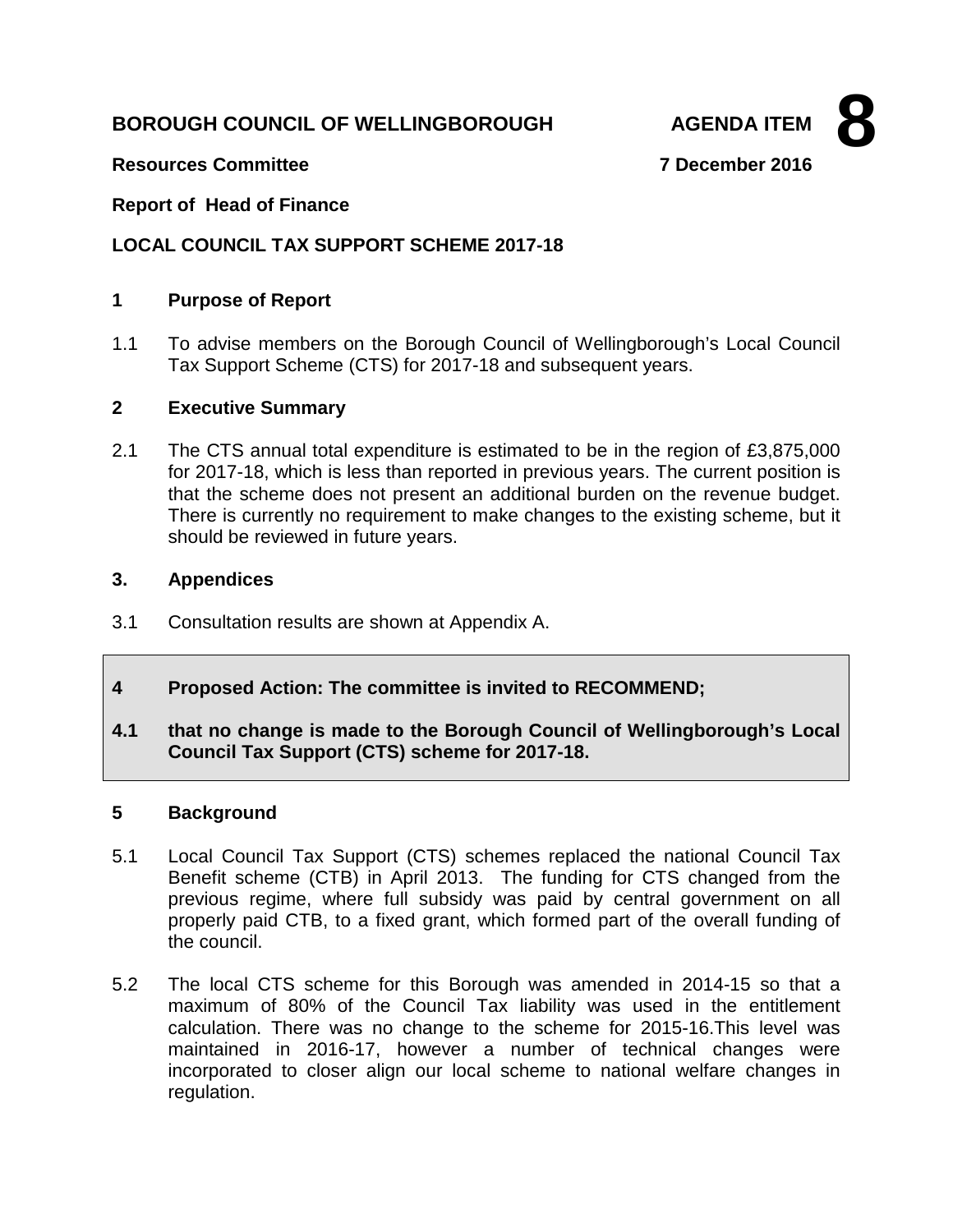## 5.3 **People of pension age continue to be protected**

Under these local arrangements people of pension age are protected from any changes. Any person of pension age continues to be entitled to support of up to 100% of Council Tax liability in the same way as if they had applied for Council Tax Benefit. There has however been an impact that the remaining burden of funding reductions has been borne by working age benefit claimants. It has been estimated that for the scheme to remain self financing, that working age claimants would have to continue to make a contribution of at least 20% to their council tax charge.

5.4 Income from certain other benefits e.g. Disability Living Allowance or Personal Independence Payments is fully disregarded under the local scheme. Income from War Disablement Pensions of War Widow's Pensions and the Armed Forces Compensation Scheme will also continue to be fully disregarded.

#### 5.5 **Uprating**

The local CTS scheme will continue to be uprated or amended annually in line with housing benefit to allow for any changes in premiums, allowances and nondependant deductions in accordance with periodic announcements made by the Department for Work and Pensions.

#### **6 Discussion**

#### 6.1 **Current scheme provisions**

The current scheme allows for up to 80% of the Council Tax liability to be used in the entitlement calculation for working age people. An illustration of what working age people are required to pay is shown below.

#### **Illustration :**

A couple with children, living in a Band A property in Wellingborough and in receipt of Income Support, have a Council Tax charge of £984.10. In 2016-17 they are required to pay 20% of this, they would have to pay £196.82 per year or about £3.79 per week because their maximum entitlement would be based on 80% of the Council Tax liability.

| <b>Band</b> | Your       | Amount     | Amount     | Amount     |
|-------------|------------|------------|------------|------------|
|             | Council    | you would  | you would  | you would  |
|             | Tax charge | pay if you | pay if you | pay if you |
|             | this       | had to pay | had to pay | had to pay |
|             | year       | 15% of     | 20% of     | 25% of     |
|             |            | your bill  | your bill  | your bill  |
| A           | 984.10     | 147.62     | 196.82     | 246.03     |
| B           | 1148.13    | 172.22     | 229.63     | 287.03     |
| C           | 1312.15    | 196.82     | 262.43     | 328.04     |
| D           | 1476.16    | 221.42     | 295.23     | 369.04     |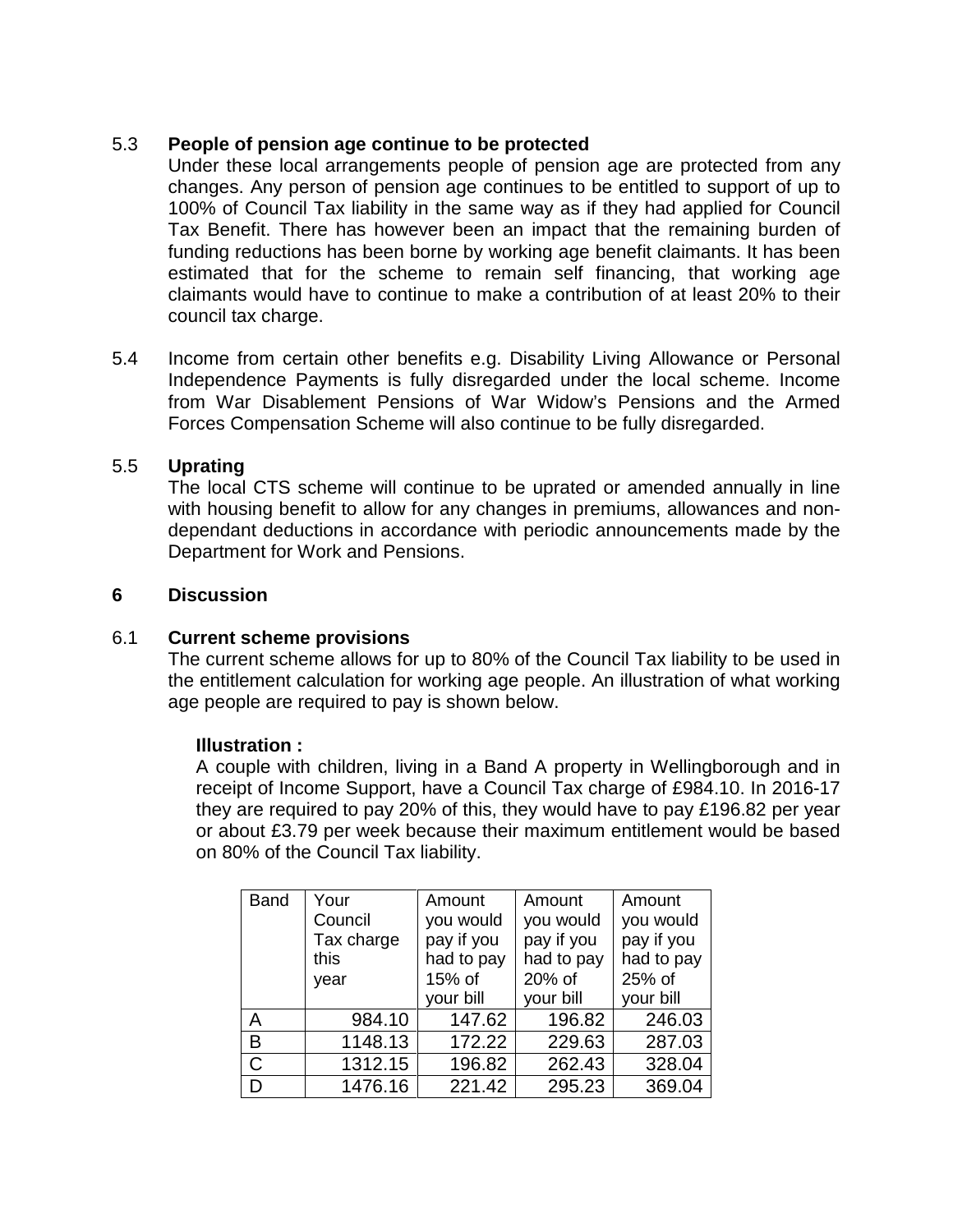|   | 1804.19 | 270.63 | 360.84 | 451.05 |
|---|---------|--------|--------|--------|
|   | 2132.23 | 319.83 | 426.45 | 533.06 |
| G | 2460.26 | 369.04 | 492.05 | 615.07 |
|   | 2952.32 | 442.85 | 590.46 | 738.08 |

\* Based on 2016-17 council tax charges.

This table shows the amount of Council Tax payable assuming someone is entitled to the maximum Council Tax Support. Levels previously consulted on are included for information.

- 6.2 At present there are no further regulation changes to housing benefit or universal credit that would warrant technical amendment to our CTS scheme for compatibility purposes.
- 6.3 All previous changes to the scheme have been adopted and implemented successfully.

#### 6.5 **Public Consultation and Equality Impact Analysis**

A full public consultation exercise was undertaken during October and November 2015. This insight was included in the adaptations made to the current scheme. Survey techniques were utilised to try and achieve a balanced view of the proposals. These included an electronic feedback form on the Council website, writing to various welfare groups and to all persons on the Council's consultation database, direct surveys of benefit claimants visiting the Council offices and direct surveys of the general public in supermarkets and outside the Swansgate shopping centre.

6.6 Recent case law has directed councils to undertake meaningful consultation on local council tax schemes, even if the scheme provisions remain unaltered. Simple repeat consultation has been undertaken in advance of setting the scheme for next year. The consultation results are shown at Appendix A and support the recommendation.

#### **7 Legal Powers**

- 7.1 Local Government Finance Act 1992
- 7.2 The Welfare Reform Act 2012
- 7.3 The Local Government Finance Act 2012

#### **8 Financial and Value For Money Implications**

8.1 The CTS annual total expenditure is predicted to be in the region of £3,875,000 for 2017/18, which is a decrease of £475,000 on estimates which were previously reported. This is due to the current caseload levels and the changes implemented for 2016-17. As at 1st October 2016, monitoring estimates indicate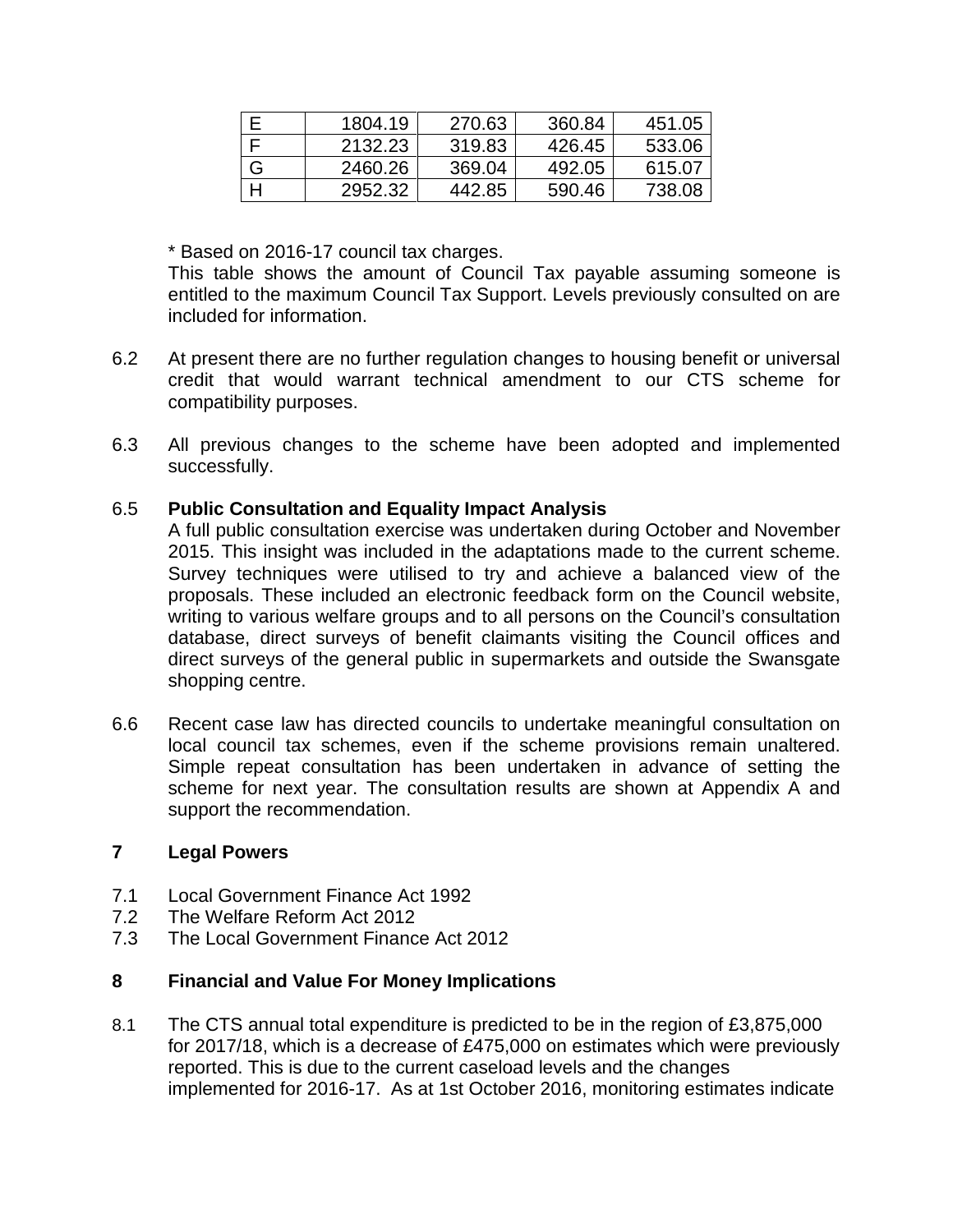that the existing scheme is not placing an additional burden on the revenue budget due to the provisions already put in place.This is taking into account the 20% contributions made by working age claimants to paying Council Tax. Based on the evidence currently available, the risk of the existing caseload rising in the short term appears low.

- 8.2 Council Tax collection has held up well since the introduction of the local CTS scheme and there has only been a small increase in arrears, due to residents on low incomes spreading their instalments over the full twelve months of the year. As at  $1<sup>st</sup>$  October 2016 the collection rate of CTS accounts was 46.7% which was above predictions. More resources have been deployed in servicing accounts; however this has been achieved within existing budgets.
- 8.3 Any changes to local CTS schemes also have an impact on the tax base for the area. Under old scheme measures Council Tax Benefit was paid against the full council tax liability, however in the current scheme CTS is awarded as a discount, thus reducing liability and the taxbase for the local area.
- 8.4 The government will announce details of any changes to the financial settlement in the autumn. At present, financial plans for the authority have been made on the basis of the existing four year settlement. It may be prudent to establish more detail on the proposed transition in grant funding, before considering further amendment of our local CTS scheme.
- 8.5 The grant funding from the government is part of a wider financial settlement and paid at the start of the year, in advance of any actual expenditure. As there is no provision for in year adjustments, any risk of increases in expenditure caused by rising caseloads or other further national changes will have to be met locally.
- 8.6 Universal Credit was introduced in the borough on 28<sup>th</sup> September 2015, however further rollout activity will be limited for the borough during the next twelve months. Therefore the financial implications of the future full rollout of Universal Credit will be considered in local support scheme design in future years.

| <b>Nature of risk</b>                             | <b>Consequences</b><br>if realised                 | <b>Likelihood of</b><br>occurrence | <b>Control</b><br>measures    |
|---------------------------------------------------|----------------------------------------------------|------------------------------------|-------------------------------|
| Affordability of<br>local scheme for<br>customers | <b>Increased Council</b><br>Tax arrears            | Probable                           | Proactive<br>recovery process |
| Legislative<br>timetable very<br>challenging      | Insufficient time to<br>amend Council<br>Tax bills | Unlikely                           | Careful<br>management.        |

#### **9 Risk Analysis**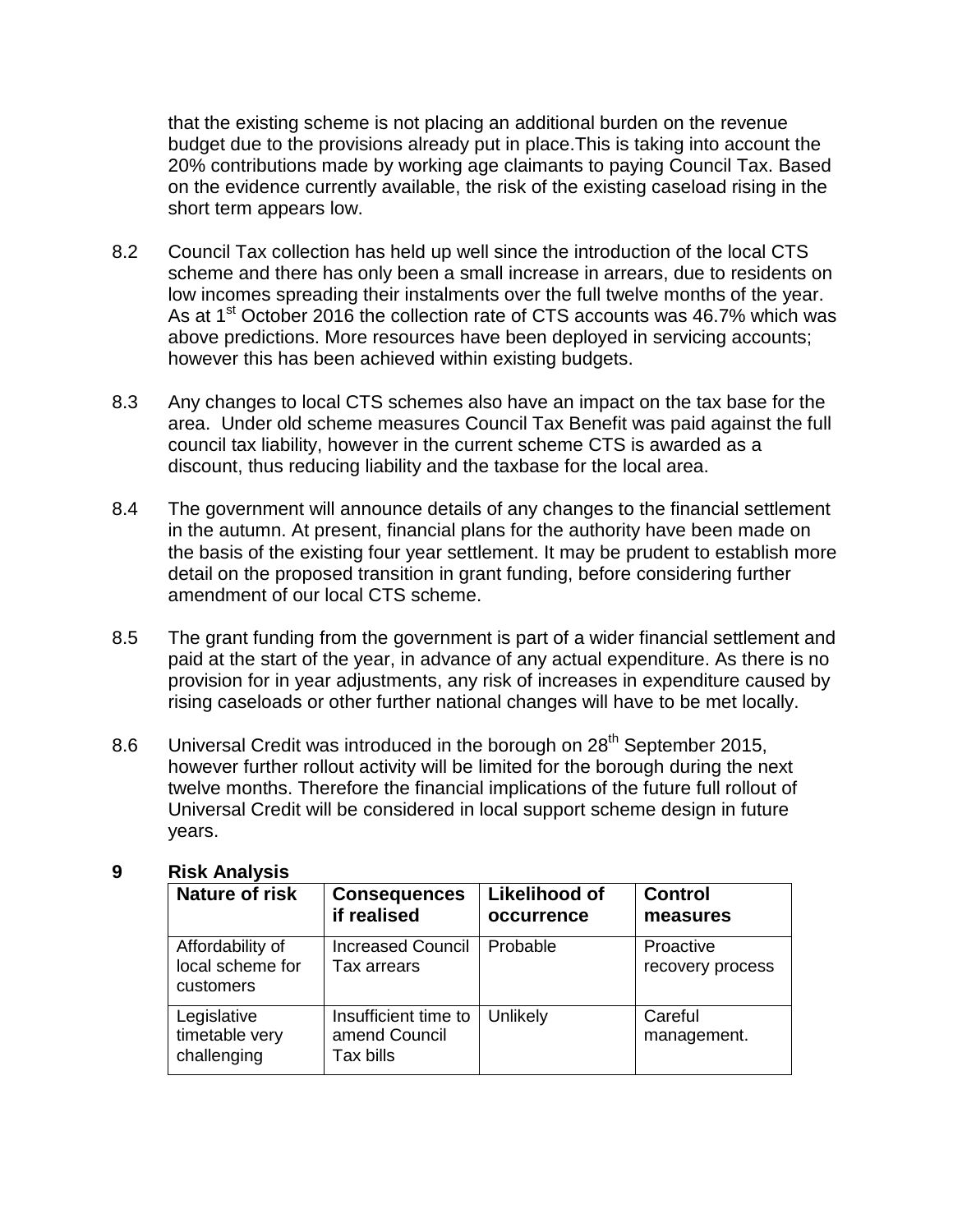| Scheme open to<br>legal challenge                                                    | Reputation loss or<br>claim                               | Possible | Appropriate<br>consultation and<br>EgIA                         |
|--------------------------------------------------------------------------------------|-----------------------------------------------------------|----------|-----------------------------------------------------------------|
| Software and<br>systems not ready<br>to calculate<br>awards                          | Financial /<br>reputation loss                            | Unlikely | Simple<br>amendments<br>applied to the<br>default scheme        |
| Council not able<br>to recover<br>increase in<br>arrears                             | Collection fund<br>deficit / increased<br>budget pressure | Possible | <b>Prudent financial</b><br>planning /<br>proactive<br>recovery |
| Funding shortfall<br>is higher than<br>anticipated in the<br>financial<br>settlement | Increased<br>financial burden                             | Possible | <b>Prudent financial</b><br>planning /<br>contingency           |

## **10 Implications for Resources**

10.1 No implications foreseen.

## **11 Implications for Stronger and Safer Communities**

11.1 None

#### **12 Implications for Equalities**

- 12.1 A full EQIA was carried out for the introduction of 2013/4 scheme and again for the 2016/17 scheme. The EQIA screening identified a number of potential adverse effects of the scheme and these were fully reported, together with any potential mitigation.
- 12.2 The nature of the impacts reported are still applicable and may be referred to in the background papers.

#### **13 Author and Contact Officer**

Nigel Robinson, Principal Revenue and Benefits Manager

#### **14 Consultees**

Liz Elliott, Head of Finance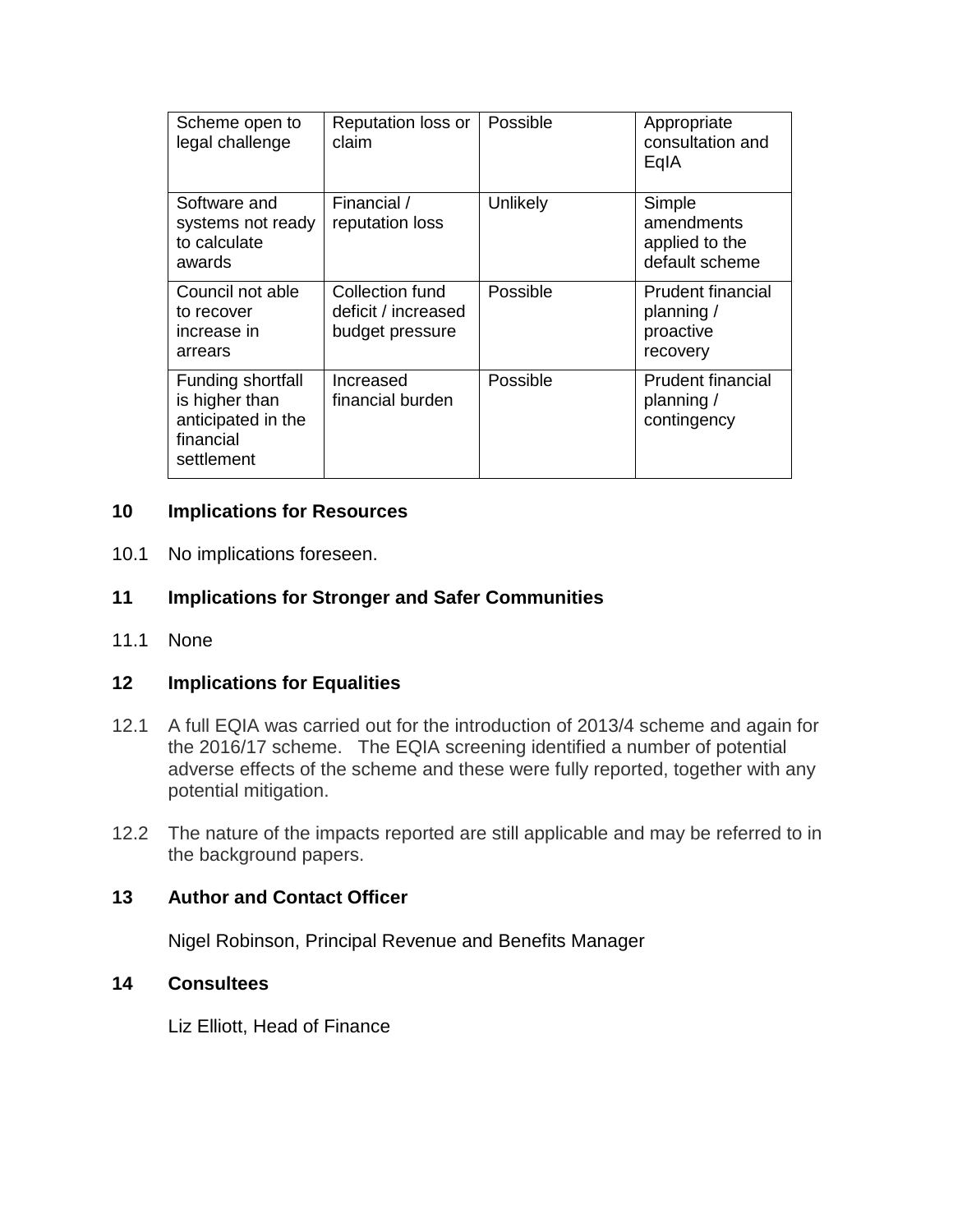## **15 Background Papers**

Local Government Finance Act 2012, Local Council Tax Support Scheme 2016/17